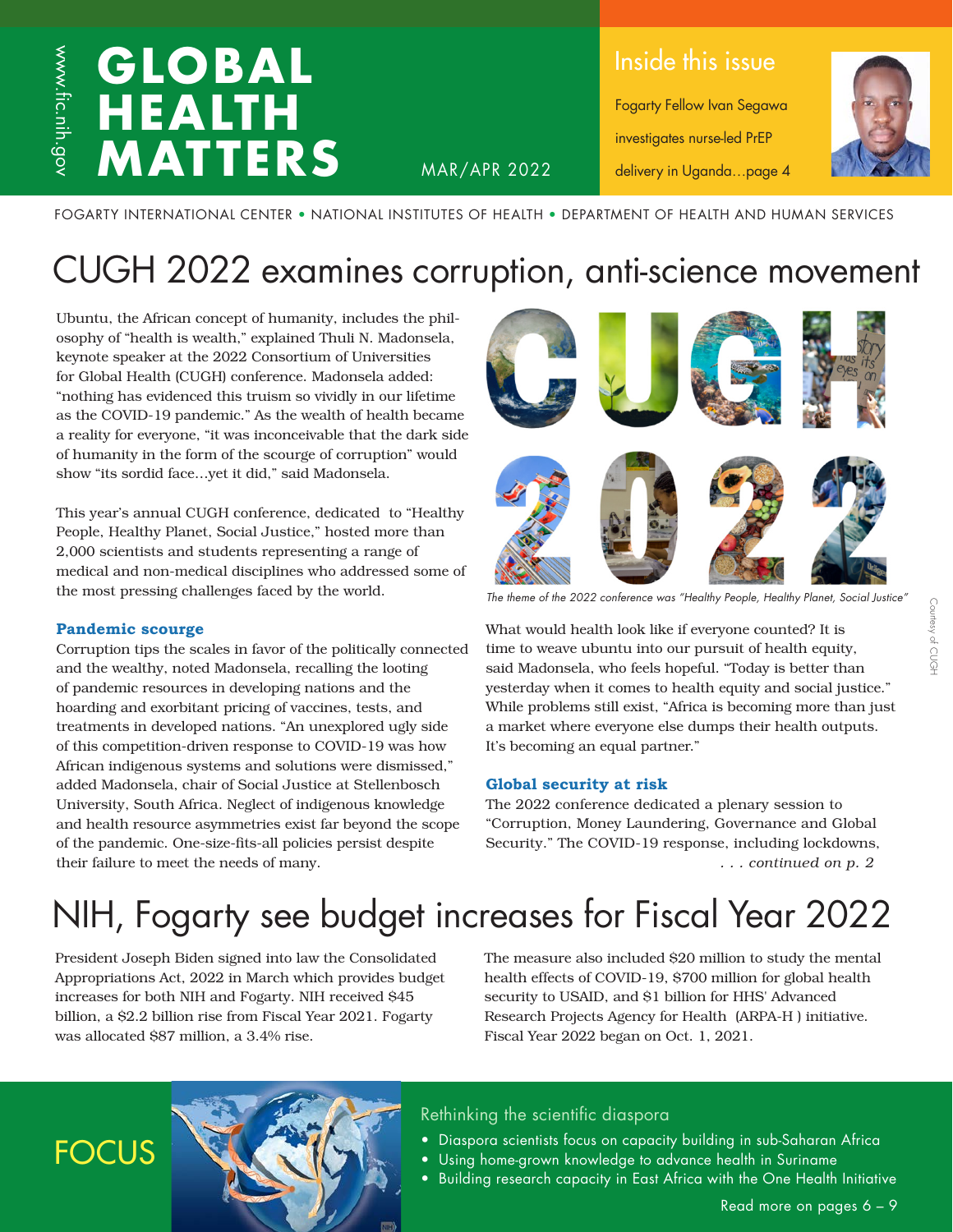### CUGH 2022 examines corruption, anti-science movement

*. . . continued from p.1*

led to the rise of totalitarianism, said co-founder of Transparency International Frank Vogl: "The pandemic has had a negative impact on democracy in every region in the world." Corruption is "universal" and not confined to low and middle-income countries, he noted. In the same session, Olusoji Adeyi, a former director at the World Bank Group, said higher resource nations "codify their corruption." To rectify corruption, high income country governments need to rework banking laws and expose corruption through transparency, while developing countries need to promote accountability using checks and balances.

#### **Colonial mindset & anti-science movement**

AFREhealth hosted a satellite session focused on decolonizing global health post-pandemic, a topic covered heavily in this year's conference. The session's keynote speaker, Dr. Jimmy Volmink of Stellenbosch University, argued, "The most egregious shortcoming of the global response to COVID-19 was the lack of solidarity between nations in the face of a common threat." He later added, "The colonial perspective of global health needs reconceptualization to move towards a more equitable future."

Deputy director of Fogarty, Dr. Peter Kilmarx, presented findings from the AFREhealth CUGH research subcommittee, which he co-chairs. They highlighted increased collaboration in multi-country studies, the impact of COVID-19 on vulnerable populations in Africa, and vaccine hesitancy as one area for future work. The group also discussed using metrics to help make Fogarty's capacity-building projects in LMICs more equitable and effective.

In a satellite session focused on the anti-science movement, panelists addressed growing mistrust of public health authorities and anti-vaccine sentiments. Renowned virologist Dr. Peter Hotez reminded the group that 'antiscience' has been a leading cause of preventable death in the United States throughout the pandemic.

Dr. Maureen Lichtveld, an epidemiologist and dean at the University of Pittsburgh School of Public Health whose work centers around environmental health, said, "This mistrust in science is not a new phenomenon to environmental health. The pandemic has simply amplified it."

#### **NCI's Cancer Research Symposium**

This year also marked the 10th anniversary of the Symposium on Global Cancer Research hosted by the National Cancer Institute (NCI). The 3-day satellite session included an Early Career Investigator Day in addition to the symposium, "New Models for Global Cancer Research, Training, and Control." Dr. Satish Gopal, director of NCI's Center for Global Health, opened and closed the symposium with a remembrance of the late global health leader, Dr. Paul Farmer. Quoting him, he said "The idea that some lives matter less is the root of all that is wrong with the world."

#### **Fogarty Fellows & Scholars**

In the annual Fogarty Fellows and Scholars session, recent fellows presented projects in various disciplines. Keenan Withers, a psychiatry resident at UCLA, presented on factors impacting PrEP adherence among men in Vietnam with a history of recreational drug use. "The Fogarty fellowship is unique as it allows you to have mentors at every level of your project." Other presentations included adapting trauma neuroimaging paradigms in South Africa; identifying resources for children with neurodevelopment disorders in Ghana; Zambia-based studies on the correlation between gender, HIV, and hypertension; and a project on the prevalence of cervical and breast cancers and HIV in aging patients in Latin America.

#### **Implementation science in LMICs**

Rachel Sturke, deputy director of Fogarty's Center for Global Health Studies, moderated a session centered on the role of implementation science in evidence-based interventions in LMICs. The panel included leaders from public sector health systems, academia, and funding agencies. "Investments in training local researchers and governments will continue to be a key mechanism to decolonize global health," said panelist Anita Zaidi of the Bill and Melinda Gates Foundation. She later added, "we must fund the entire ecosystem to see the result in capacity-building projects, not just the end goal."

To end the conference, Dr. Joseph Kolars, incoming CUGH chair, shared his thoughts on the "important, compelling, and frankly daunting" work ahead: "We've got climate and environmental crises. We have political systems that are giving way to conflict … So many of us have been struggling to overcome the COVID pandemic, where the problems of equity have really been illuminated." He called for community, dialogue, connection, and shared commitment to the common good. "We've all gotten much more in touch with the need to have a decolonizing mindset … we can do this despite some of the clouds overhead."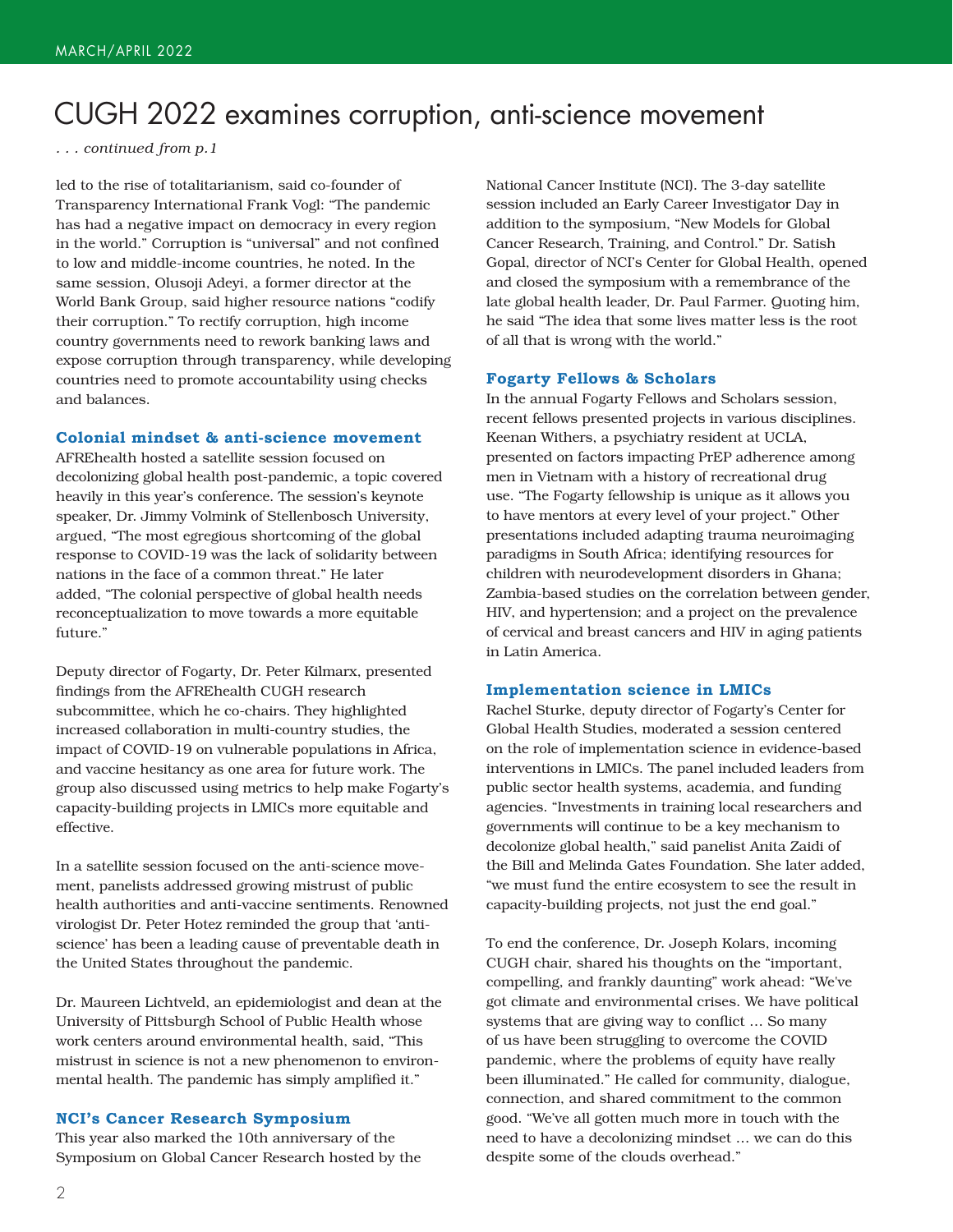### H3Africa achievements endure beyond its end

The Human Heredity and Health in Africa (H3Africa) program wraps up this August after 10 years of funding. When H3Africa was first discussed—less than a decade after the human genome was first sequenced—next generation sequencing had finally become affordable and genomewide association studies (GWAS) were beginning to come to fruition. Still, only a small portion of the world carried out this important work. "To a large extent, African populations, diseases of interest to Africans, and African scientists were not being included in genomic studies," said Dr. Jennifer Troyer of the National Human Genome Research Institute (NHGRI).

To remedy this, members of the African Society of Human Genetics approached the NIH and Wellcome Trust to discuss scientific leadership of research projects exploring the genetic contributors to regional diseases. H3Africa was born. A year later its first awards were granted.

Flash forward to 2022. H3Africa has funded 51 projects and spawned a consortium with multiple sites—primary sites, lab sites, collection sites, and analysis sites all using common protocols and capabilities—in different countries across the continent. The H3Africa Consortium comprises 500 members and 445 trainees in more than 30 countries. Notable achievements include 100,338 participants recruited for studies, 50,000 samples genotyped, 26 core phenotypes identified, 2,062 workshops/meetings held, and nearly 700 papers published.

In addition to standing up computing infrastructure across the continent, the consortium created three regional biorepositories—in Nigeria, Uganda, and South Africa—that share common methodologies and house DNA samples. One of the most requested datasets is from a whole-genome sequencing analyses of 426 individuals comprising 50 ethnolinguistic groups (including previously unsampled populations). The research team on this project uncovered more than three million previously unknown variants, described in a *Nature* article, "High-depth African genomes inform human migration and health." Resources and archives from H3Africa studies are accessible to researchers via H3ABionet.

H3Africa working groups, which established policies and guidelines for member scientists, had a particularly strong impact. "In some cases, these guidelines for genomic research, consent, community engagement, and feedback of findings have informed or been adapted for national policies within Africa," explained Troyer. H3Africa also developed research tools and products available to scientists, including a genotyping array for capturing and tagging African variation.



*The H3Africa consortium has sites in 30 countries spanning the continent*

Throughout the H3Africa program, NHGRI and Fogarty staff led a team of dedicated program directors from across the NIH. Fogarty's seminal H3Africa project, the Global Health Bioinformatics Research Training Program, was created to support African institutions develop genomics research capacity. Recent headline scientists from H3Africa include Dr. Charles Rotimi, a driving force behind H3Africa and now scientific director at NHGRI; Dr. Ambroise Wonkam, one of the program's PIs, world-renown geneticist and sickle cell disease expert, and recently appointed director of the Department of Genetic Medicine and the McKusick-Nathans Institute of Genetic Medicine at Johns Hopkins; and Dr. Christian Happi, also an H3Africa PI, director of the African Center of Excellence for Genomics of Infectious Diseases at Redeemer's University in Nigeria and the first African scientist to sequence an African SARS-CoV-2 genome. "One of the outcomes we're most proud of is the highly-trained workforce that has been developed across Africa with cutting-edge skills in genomics research and analysis plus responsible sample and data management," said Troyer.

As H3Africa nears conclusion, the original aims of the program—to identify genetic and non-genetic factors that contribute to diseases and individual responses to medications while increasing collaboration between African researchers—have largely been met. While there have been delays due to COVID-19, productivity past the designated end of the program and no-cost-extensions are expected. Overall sustainability is also anticipated. H3Africa investigators are now contributing to other NIH programs, including NHGRI's Polygenic RIsk MEthods in Diverse populations (PRIMED) Consortium and the Common Fund's Harnessing Data Science for Health Discovery and Innovations in Africa program (DS-I Africa), as well as obtaining research grants through NIH and other international funders.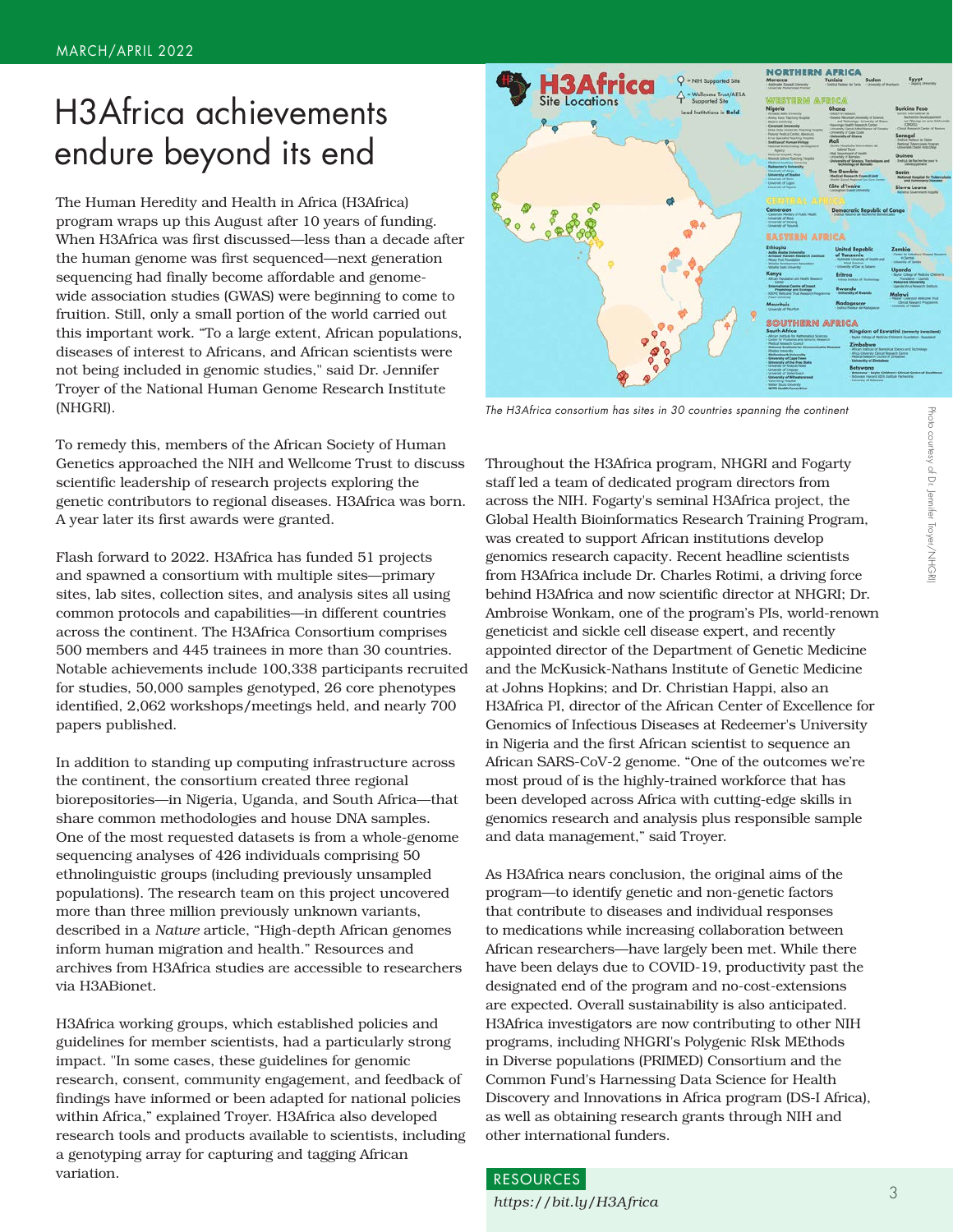## PROFILE

### Fogarty Fellow Ivan Segawa investigates nurse-led PrEP delivery in Uganda

One in four new HIV infections in sub-Saharan Africa occurs among adolescent girls and young women (AGYW) aged 15 to 24. In Uganda, 270 new infections occur every week within this age group. Researcher Ivan Segawa observed the increased vulnerability to HIV for AGYM. "They have limited access to HIV services plus they are young, their partners are older, and so often it is their partners who decide whether to use HIV prevention methods or not."

In Uganda, pre-exposure prophylaxis (PrEP) is generally delivered through HIV clinics, which many people find unappealing due to stigma surrounding the virus. Segawa's pilot study evaluates a health delivery model that integrates oral PrEP into family planning clinics, where nurses can take the lead in offering effective HIV prevention to AGYW. Unlike HIV clinics, family planning clinics are frequent stops for women seeking birth control. Their staff of experienced sexual and reproductive health nurse providers are familiar faces to many AGYW patients and thus strategically positioned to identify those who may be at high risk for HIV.

"This study, which is co-funded by the National Institute of Nursing Research (NINR), can inform task-shifting initiatives that have already seen nurses successfully run HIV clinics in our settings," said Segawa, whose education spans pharmaceutical science, clinical epidemiology, and biostatistics. "Yet other health professionals also have a role to play in increasing access to HIV services." In the U.S., for example, pharmacies provide vaccinations and other services, he noted. Pharmacies in Uganda might conduct HIV testing or deliver PrEP helping to alleviate the burden on physicians who might then focus on severe cases. "But the challenges we faced were with privacy and we are still navigating this landscape," explained Segawa. Research is also needed to evaluate the value of new delivery methods for HIV services outside traditional HIV clinics, he said.

Segawa and his team have completed enrolling patients for his fellowship project. The nurses, who trained for four weeks with Segawa's team, are now delivering PrEP



|                    | Ivan Segawa, BPharm, MScEnd                                                                            |
|--------------------|--------------------------------------------------------------------------------------------------------|
| Fogarty Fellow:    | 2021-2022                                                                                              |
| US Institution:    | University of Washington                                                                               |
|                    | Foreign Institutions: Global Health Uganda; College of Health Sciences,<br>Makerere University, Uganda |
| Research interest: | Nurse-Led PrEP Delivery for Adolescent Girls and<br>Young Women in Uganda                              |

while fulfilling their traditional responsibilities at the clinic. "Initially, of course, the nurses had no prior training in PrEP, so we explored many topics, including counseling. Sometimes we felt like this was too much for them. But we told them, 'pick up what you can, and we will keep coming back,'" said Segawa. He hopes his research will provide enough evidence to make this model of HIV prevention care sustainable.

Throughout his fellowship, Segawa has acquired new skills, like manuscript writing and constructing quantitative methodologies. "I used to think manuscript writing is for the end. But now I know you can work on drafts, even while collecting data." He also believed science was about clinics, labs, writing, and computers until he discovered project management. "If you are not up to speed on managing human resources and finances that's something that can set you back," said Segawa.

Another important aspect of his training has been the weekly competency meetings, where he learns about mentorship and K grants. "I hope to apply for a K43 grant within the next two years using the data I will have generated from my Fogarty study and master's degree. In the meantime, I am seeking small grants to answer more research questions in the field of HIV prevention." A Ph.D. and academic career feel "inevitable" to Segawa, steps along the road to becoming an independent researcher. To those hoping to apply for a Fogarty grant, he advises: "Read a lot of literature in your area to identify gaps that will increase the novelty of your idea. Anything is possible, just believe in yourself."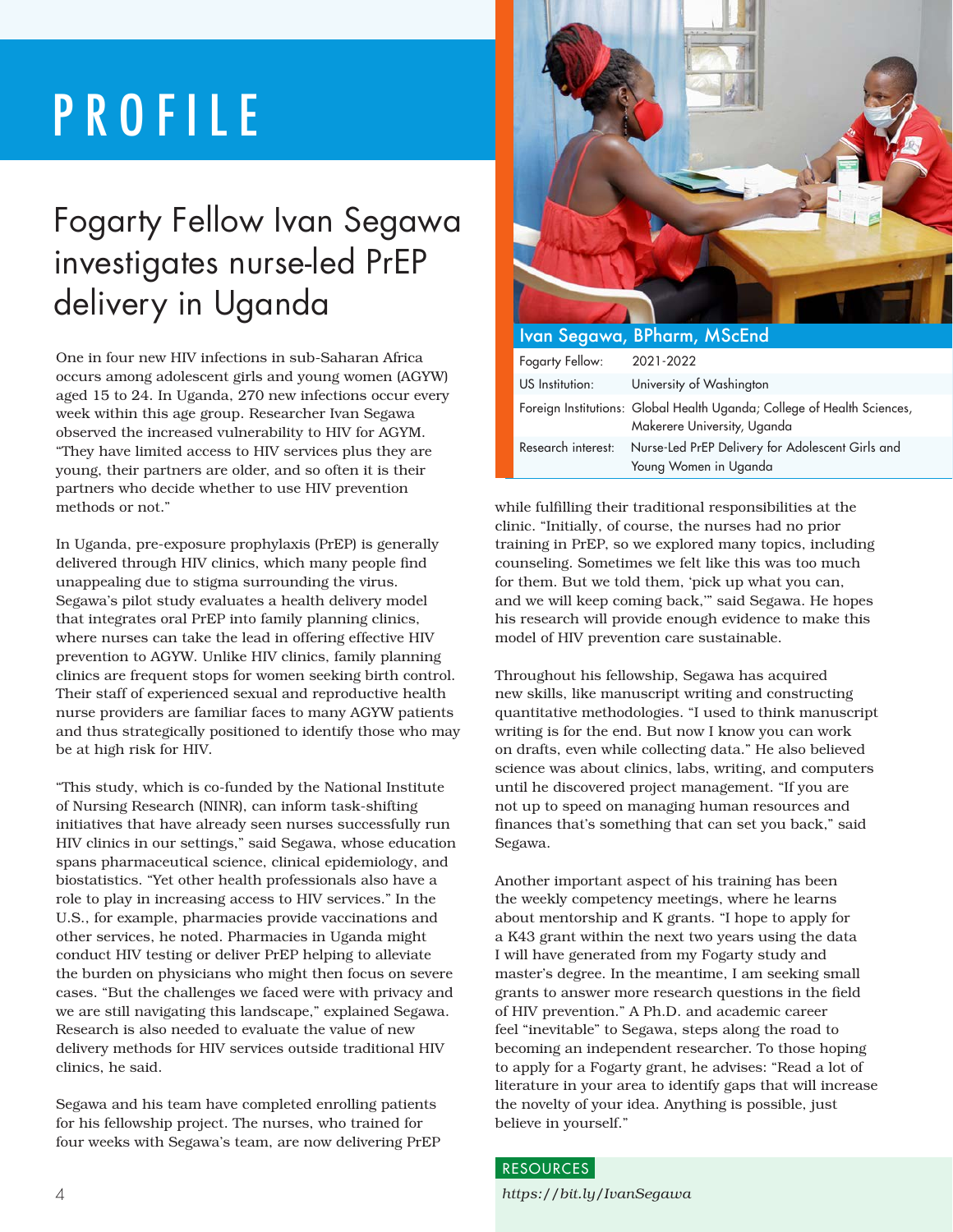# **<sup>Q</sup>**&**<sup>A</sup>**

### ROBERT SAMUELS, MBCHB, MSCI

*Dr. Robert Samuels is a physician scientist at the Kenema Government Hospital (KGH) in Sierra Leone. After completing his medical training, he studied the impact of hepatitis B on Ebola survivors and Lassa fever patients. He did a one-year fellowship with the Vanderbilt Vaccine Research Program, serving as a research assistant on the Moderna phase III COVID-19 vaccine trial. Currently he is completing an evaluation of the prevalence of influenza and respiratory syncytial virus (RSV) in children under 2 hospitalized at KGH.* 



### Tell us about your current Fogarty project

Most patients with respiratory signs and symptoms are treated for bacterial pneumonia without laboratory confirmation. This can lead to problems. Patients blindly given antibiotics have a high probability of developing resistance. If we give antibiotics to patients who don't need them, we deprive patients who do need them. Also, an incorrect diagnosis sometimes leads to longer hospital stays with higher risk of nosocomial infections (infections originating in the hospital).

My study aims to understand the true burden and seasonal variation of RSV and influenza among the youngest children in our region. If the data shows high numbers of RSV and flu infections, that justifies the need for rapid diagnostic tests. These tests would help us make correct diagnoses — lowering both hospital admissions and antibiotic misuse — while also improving our district labs. We've collected samples from 503 participants and expect to find not only RSV and flu but other respiratory viruses: human rhinovirus, parainfluenza, metapneumovirus, adenovirus and coronaviruses. In the end, I hope this data informs diagnosis and treatment policies and provides a foundation for long-term viral surveillance.

### What skills did you acquire as a Fogarty trainee?

I acquired skills for mentoring, managing projects, and writing proposals and publications. The Vanderbilt Vaccine Research Center gave me hands-on experience during the Moderna vaccine trial. I was involved in preand post-vaccination assessments of participants, and I also took part in the decision-making processes, including organizing parts of the trial. Through collaborations and networking, I developed partnerships with researchers from the U.S. and other countries. I also helped Vanderbilt University medical students on research proposals and projects related to Sierra Leone. Fogarty has not only helped me but also my colleagues and Sierra Leone.

### How can Sierra Leone improve health care?

First, we need to develop our human resources.

Currently, we have epidemiologists, often specialized, but we need a broader base of clinical and public health scientists. We need to develop scientific teams —biostatisticians, clinical trial experts, bioethicists, lab technicians, and all the other occupations that make research possible. We also need people educated to practice clinical specialties at the Masters' level or higher instead of the level of certificates and short courses. Another priority is infrastructure: Building new research centers with electronic records while strengthening old ones. These centers need an established data management system that extends through hospitals so that the flow of data is uniform. Right now, most of our data is paper-based and most of our lab capacity and infrastructure is based in the city. We need to decentralize labs and equip them to a higher level so that district labs can do cultures and other specialized tests.

Finally, we need to create mentorship programs that start in the undergrad years and move into postgrad. I benefited greatly from my mentors. Aside from personal development, an established program can also help a community or region develop because it leads to publications that influence and inform local policies.

### What's ahead?

First on my list is to complete my research project after we finish analyzing the samples, I will write and prepare a manuscript for publication. I've also been training nurses in data management at KGH. My intention is to roll out data training to the entire hospital. I have coordinated the renovation of a data office in the pediatric ward with plans of extending this to the entire hospital. Finally, I'm working on a study of preexisting COVID-19 immunity with plans for clinical trials this year. In 2023, I hope to secure scholarships for a Ph.D. in clinical immunology. Finally, developing a robust mentorship program for Sierra Leone is a goal I hope to accomplish in the next several years.

### *https://bit.ly/RobertSamuelsRSV* 5 RESOURCES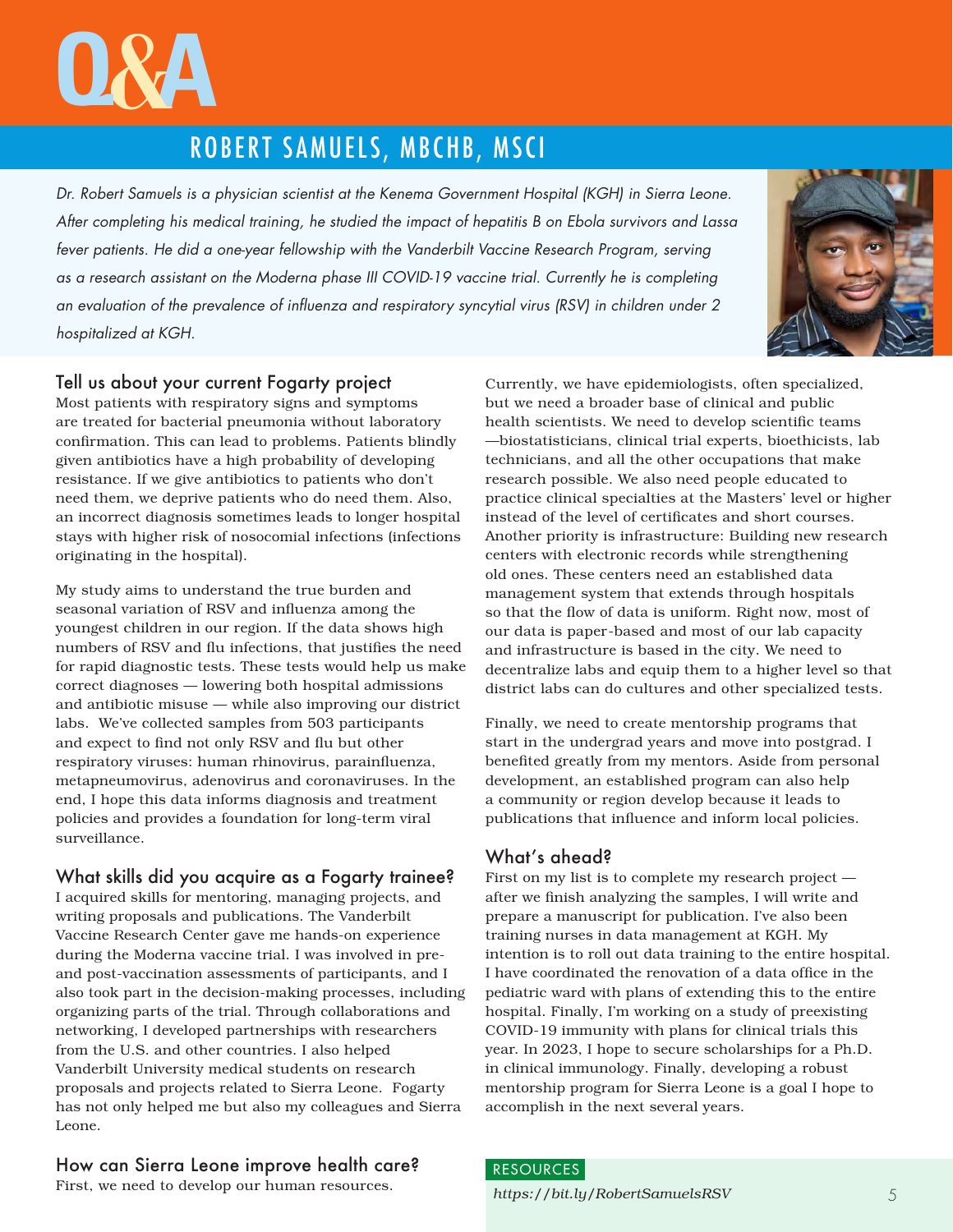### **FOCUS**

### Rethinking the scientific diaspora

 he concept of "brain drain" from low- and middle income countries (LMICs) has been getting a re assessment in recent years. As the global conver-The concept of "brain drain" from low- and middle-<br>income countries (LMICs) has been getting a re-<br>assessment in recent years. As the global conver-<br>sation has shifted focus to health equity and decolonization, many in scientific diasporas are now leading the movement for more equitable partnerships in LMICs,

benefiting both U.S. and LMIC institutions.

Fogarty's 2009 publication, "The Globalization of Health Research: Harnessing the Scientific Diaspora," outlined the challenges and opportunities many diaspora scientists face in their countries of origin. Some of the challenges that persist today include lack of access to baseline research infrastructure and limited administrative and local government support. Add in security issues,



*As the global conversation has shifted focus to health equity and decolonization, many in scientific diasporas are now leading the movement for more equitable partnerships.*

economic policies, and political instability. These issues can make pursuing research in some LMICs unattractive.

Many of Fogarty's scholars, fellows, and grantees are part of diaspora communities in the West, often holding senior leadership positions in government or universities, seemingly proving the point that brain drain is real. However, many diaspora scientists return to their country of origin at some time or another. Such homecomings enable what some call "brain circulation."

Dr. Olugbenga Ogedegbe, a professor at NYU Langone and Fogarty advisory board member, is originally from Nigeria and has led two separate capacity-building projects in West Africa. He says, "the tension between brain drain and giving back can be difficult, but it is reassuring that diaspora scientists often give back to their home country."

Diaspora scientists' unique perspective and connection to their country of origin allow them to reach the talent there

exponentially faster, build training and infrastructure, and pursue work that addresses the public health issues in that country.

Dr. Wondwossen Gebreyes, a professor of molecular epidemiology and executive director of Global Health and Global

> One Health Programs at Ohio State University, started his career in his native Ethiopia. Knowing the culture and having colleagues there has helped him immensely in working with other East African countries as he leads capacity-building projects there. "It is much easier when you know the culture, how people think, and what sort of mechanisms work best in that setting."

According to a 2014 World Bank report, "A Decade of Development in Sub-Saharan African Science, Technology, Engineering & Mathematics Research," diaspora scientists who return to their country of

origin in East and sub-Saharan Africa significantly increase the citation impact of the work done there.

While diaspora scientists make up less than 4% of the research base in that region, the impact of their research, which measures the number of times other researchers cite their work, is between 4% and 27% higher than that of the average researcher in East and sub-Saharan Africa.

In the 13 years since Fogarty's publication on harnessing the scientific diaspora, research on diaspora scientists' direct impact on their country of origin is still lacking. A recent study led by researchers at the University of Washington and the University of California, Los Angeles found that the literature on the topic of diaspora engagement is limited, leaving them unable to measure the true impact of this "brain circulation." That said, diaspora scientists have proven to be an essential resource in the field of global health research and play a pivotal role in creating truly equitable partnerships between the U.S. and LMIC institutions in the future.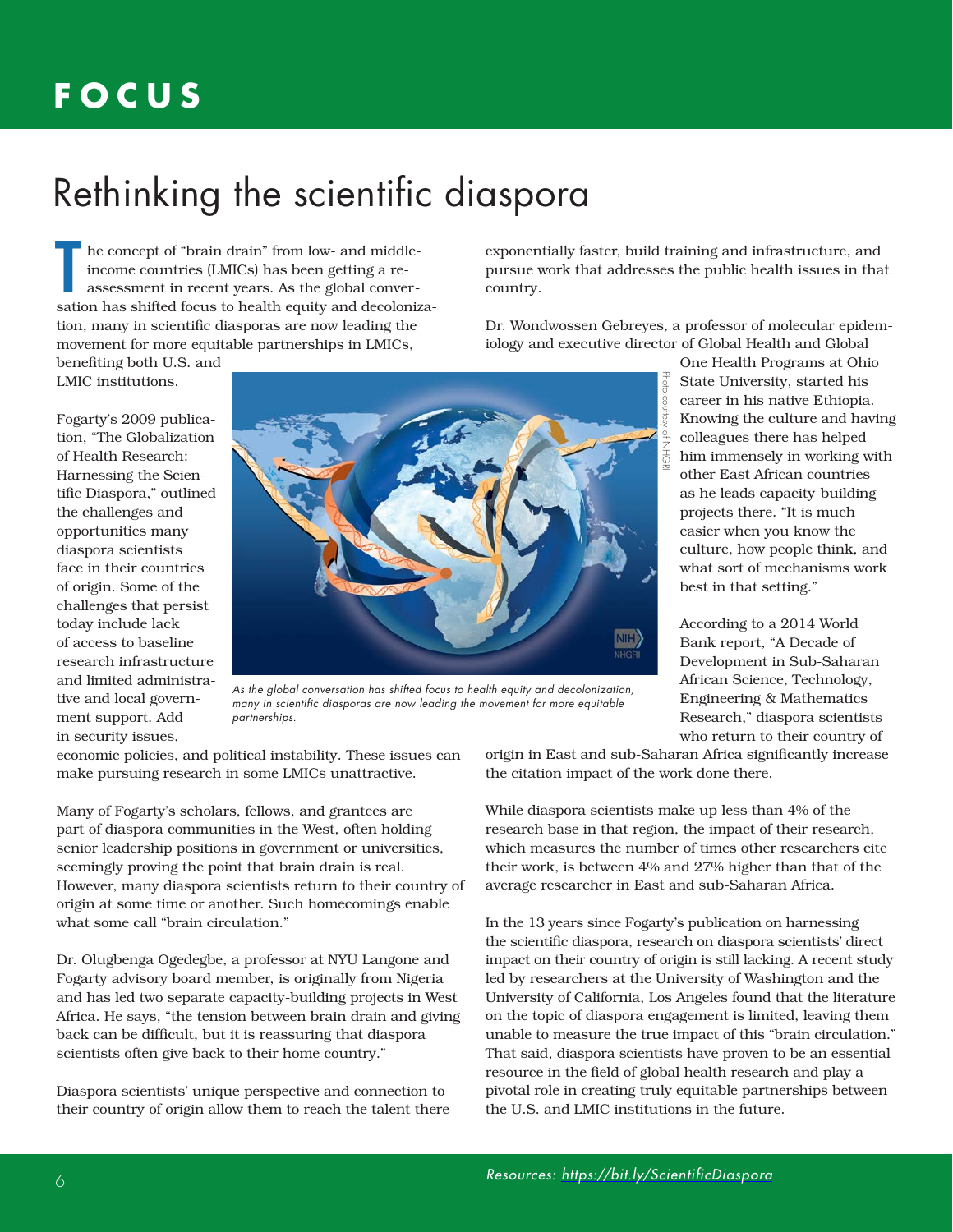### Diaspora influence on research in sub-Saharan Africa

The migration of experienced scientists and medical professionals from sub-Saharan Africa since the 1980s has led to gaps in education and research capacity. In 2022, the pace of migration has slowed; in fact, researchers in sub-Saharan Africa have more than doubled their research production since 2002.

A contributing factor to this growth has been the influence of diaspora scientists. Dr. Olugbenga Ogedegbe is the Chief of the Division of Health & Behavior and Director of the Center for Healthful Behavior Change in the Department of Population Health at New York University's School of Medicine. He is also a member of Fogarty's advisory board. He says, "Looking at the data between 2002 to 2012, 79% of the research coming out Africa is led by the U.S. and the majority of those driving that work are diaspora scientists."

Diaspora scientists bring a unique perspective to the U.S. institutions they work in, connecting with colleagues and potential study participants in their country of origin more quickly and with more understanding than other scientists. Dr. Fred Ssewamala, a professor and associate dean at Washington University, says, "One of the biggest added benefits an African scientist brings is lived experience. Being from Uganda and doing most of my work there, I understand the environment, and I can pose relevant questions and apply methodologies that work for the communities we engage with."

This background gives diaspora scientists the ability to mentor up-and-coming researchers in their countries of origin. "Many researchers seek guidance from diaspora scientists on becoming a productive scientist despite being from a lower-income country," said Ssewamala. "Having diaspora scientists in leadership positions is important because it shows these scientists it is within their reach."

However, those who left a lower-income country to study and work in the U.S. or other high-income countries find the balance between "brain drain" and "brain circulation" —or the collaboration of diaspora scientists with those in their country of origin—challenging. They know that while their careers benefited from relocating, the research capacity in their home country may have suffered.



*Researchers from the University of Rwanda at a research administration and grants management workshop in Kigali. The Fogarty-funded project focuses on enhancing HIV research training capacity.*

With this in mind, many diaspora scientists in global health work on projects intended to give back and build research capacity within their country or region of origin. Dr. Adebola Adedimeji, division head and research associate professor at Albert Einstein College, is currently a principal investigator on a Fogartyfunded project in Rwanda focused on enhancing HIV research training capacity. "Being in the U.S. has allowed me to tap into the available expertise and resources to advance our research in sub-Saharan Africa."

Dr. Ogedegbe has been the principal investigator since 2018 on a Fogarty-funded project that aims to strengthen research ethics capacity in Ghana by offering a master's degree in bioethics from NYU to 24 fellows in Ghana and developing a sustainable bioethics program at the University of Ghana.

Dr. Ssewamala is a co-principal investigator on several NIH-funded training programs that focus on training early-career researchers committed to careers in child behavioral health. Among them is the Fogarty Global Fellows and Scholars program at Washington University, now called LAUNCH, which fosters the next generation of global health scientists by providing training early at established biomedical and behavioral research institutions and project sites across sub-Saharan Africa.

Projects like these are just the beginning of what many hope to see for the future in decolonizing global health. "We cannot rely on a one-size-fits-all strategy for capacity building," said Adedimeji. With life expectancy in sub-Saharan Africa still much lower than that of the rest of the world, mainly due to the burden of chronic disease, building this base of scientists and researchers is critical. "Fogarty's continued support for capacity building initiatives across sub-Saharan Africa has been extremely valuable, but we still have a lot of ground to cover."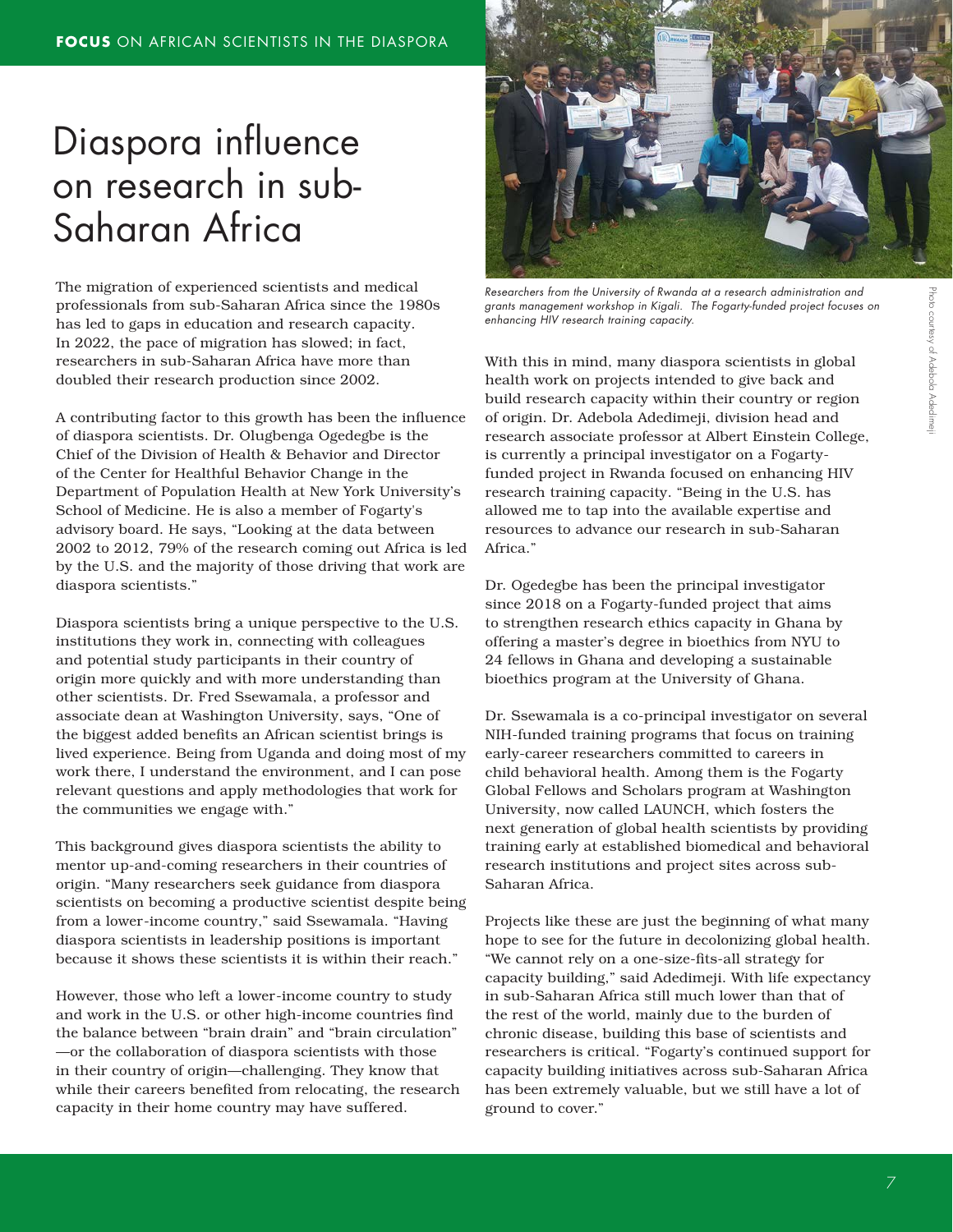### Using home-grown knowledge to advance health in Suriname

Suriname is one of the most ethnically and culturally diverse countries in the Western Hemisphere, making for a unique population to study. At just 23 years old, Dr. Maureen Lichtveld began her career working with communities living in the Amazon rainforest in her home country, a small Caribbean nation on the northern coast of South America. While in the Amazon doing clinical work, Lichtveld realized many of the health issues plaguing its small communities could be linked back to the toxins in the environment. This realization was the beginning of what would be a life-long career in environmental healt2h research. Today, she is a renowned epidemiologist and Dean of the University of Pittsburg's School of Medicine.

Lichtveld's Surinamese background brings a unique perspective to the field of environmental and global health. As a part of the UJMT Fogarty Global Health Fellowship, Lichtveld developed the first project of its kind in the Caribbean. "With Fogarty funding, we put together an environmental epidemiology cohort study that brought together 1,200 pregnant moms and ultimately babies who are now three to four years old," said Lichtveld. "For the first time, we were conducting this research in a country where things like cultural and geographic differences had never been considered."

The study focused on studying the effect of neurotoxins on the health of babies in Suriname, looking for any indications of the impact of the exposure on their brain development. As a result, they collected more than 15,000 biospecimen samples, making it the largest biospecimen bank in Suriname, an invaluable resource for future research in that area. "The return on investment from this Fogarty funding has been phenomenal, and it is important work that I hope we can continue." Lichtveld hopes to build off this project, looking at the opposite end of the spectrum, studying the effect of neurotoxins on generations of women, from grandmothers to their grandchildren.

An accomplishment Lichtveld is most proud of came out of Fogarty's GEOhealth program. She and her colleagues developed a fully hybrid master of science/public health degree program at the University of Suriname, specifically designed to address important local health problems while keeping scientists in country. Since its inception, four cohorts have graduated from the program, and seven



*Dr. Maureen Lichtveld (right) mentored Fogarty Scholars while developing an environmental epidemiology cohort study in Suriname.* 

students have moved on to their Ph.D.'s, focusing their research on environmental epidemiology.

Lichtveld's role as a diaspora scientist and a woman in science has influenced her from the beginning of her career. "When my mother passed away, one of the things that I promised her I would do is grow women leaders in the field," said Lichtveld. "Women in leadership, especially in low- and middle-income countries, have tremendous benefits often using a multi-disciplinary and holistic approach in their work."

Dr. Cecilia Alcala, a mentee of Dr. Lichtveld, is currently a post-doctoral fellow at the Department of Environmental Medicine and Public Health at the Icahn School of Medicine at Mount Sinai. She credits her time working with Dr. Lichtveld for helping her establish a career in global environmental health research. "Seeing Suriname from the perspective of a diaspora scientist like Dr. Lichtveld and understanding the perspective of the researchers who worked alongside us in Suriname gave us a well-rounded experience and allowed us to connect on a deeper level with the cohort," said Alcala. "The research we did during my global health fellowship was something the community and the government needed in order to pursue different interventions and policies. Understanding that impact was a stepping-stone for me to see that this is what I want to do for the rest of my life."

Another mentee of Dr. Lichtveld's, Anisma Gokoel, a researcher at the Academic Hospital Paramaribo in Suriname, began working with her on the Caribbean Consortium for Research in Environmental and Occupational Health (CCREOH)-MeKiTamara project in Suriname in 2016. She says, "Dr. Lichtveld has been an inspiration for me, not only to advance my career but also to give back to my country of origin."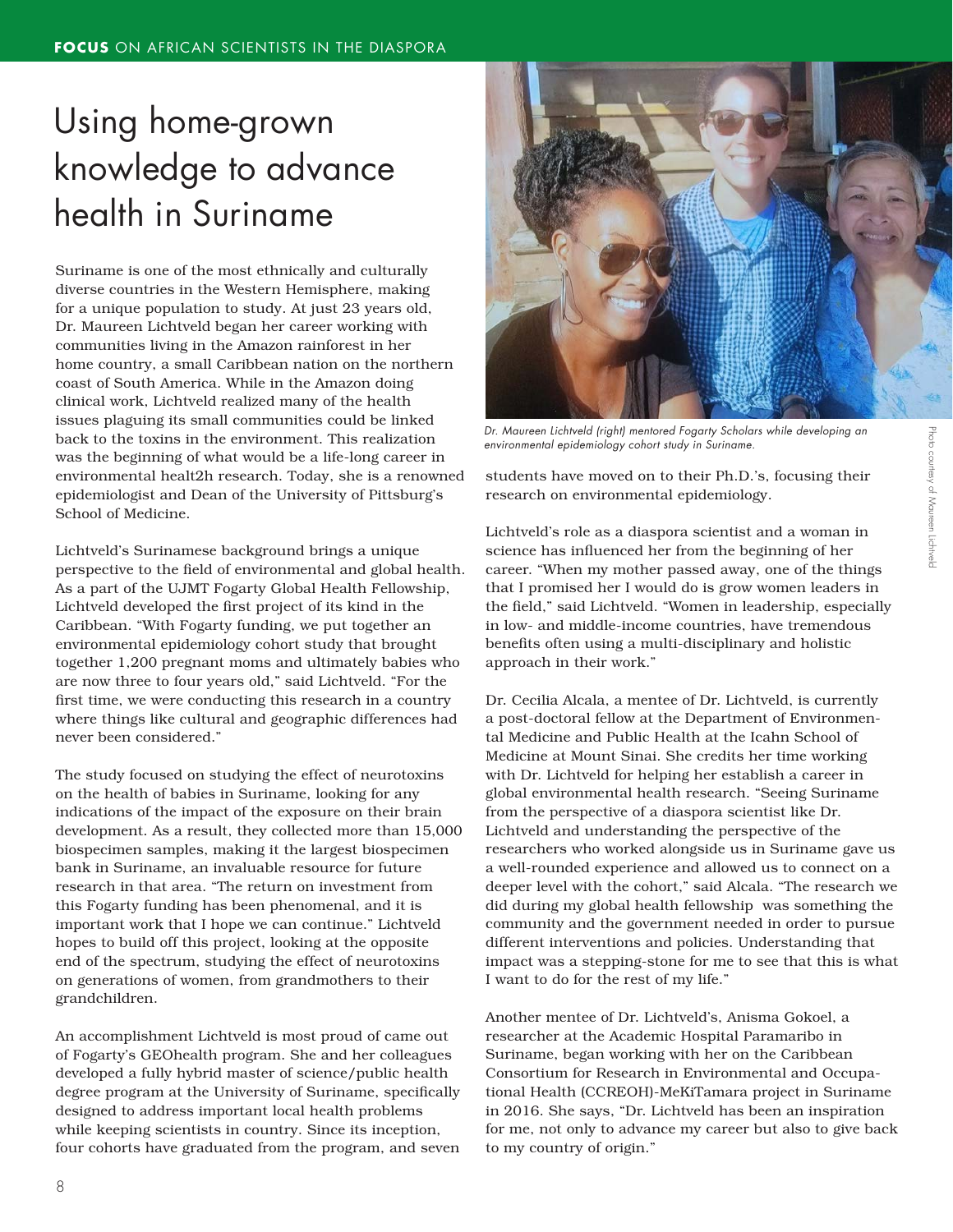### Building research capacity in East Africa

Dr. Wondwossen Gebreyes began his research career as a veterinarian in Ethiopia in the early 1990s, where he says, "I was raising chickens to support my education." He migrated to the U.S. in 1995. His first job there? Working as a parking attendant at NIH, an agency that would ultimately play a significant role in his future career.

"I remember working at different parts of the NIH campus in the late 1990s, mainly across from building 31, the main office space for institute directors and their staff," said Gebreyes.

" Making progress in a short period is much easier when you know the culture and how people think and work there. Establishing partnerships and being taken seriously on a political level happens so much faster. "

Dr. Gebreyes, who was born in Ethiopia, received his degree in veterinary medicine from Addis Ababa University in 1990. At the time, the country was still in the midst of a civil war that began in 1974. By the official end of the war, experts estimate that at least 1 million people had died due to famine and combat violence. As a veterinarian, he practiced in the rural areas of Ethiopia, "I saw firsthand the devastating effects that infectious diseases, parasites and antimicrobial resistance can have on these communities."

Shortly after moving to the U.S., he was accepted into a Ph.D. program at North Carolina State University eventually joining the faculty. Now at Ohio State, he is a Hazel C. Youngberg Distinguished Professor in molecular epidemiology and the executive director of the Global One Health Initiative. This initiative works to improve the health of communities, build capacity among public health professionals, and provide learning opportunities for students, faculty, and staff around the world.

Since 2010, Dr. Gebreyes has led a Fogarty-funded project establishing sustainable research and training capacity for foodborne pathogen research in East African academic institutions. The ultimate goal of this program is to build a critical mass of capable scientists that can

effectively conduct research on zoonotic diseases and implement prevention and control systems.

To date, this program has established four laboratories in East African universities, trained 28 Ph.D. fellows, more than 40 laboratory technologists, and established a culture of high quality, ethical research in aras such as molecular epidemiology. "This Fogarty project has allowed us to bring something unique to the region. Most students in this area are taught through a didactic curriculum, and it is not often that you are able to integrate a research project and training program," said Gebreyes. "If we had to do this training program in the U.S., we would have only been able to train a fraction of students compared to what we have been able to do here in the region with the Fogarty system."

Being a part of the Ethiopian diaspora here in the U.S. has opened many doors for Gebreyes' work in East Africa over the last 12 years. "Making progress in a short period is much easier when you know the culture and how people think and work there. Establishing partnerships and being taken seriously on a political level happens so much faster, which is a huge added value to a project like this."

The project's next phase offers more opportunities for those pursuing a master's degree via a predoctoral fellowship in rotavirus, salmonellosis, tuberculosis, and leishmaniasis research. Gebreyes also hopes to strengthen collaborations between veterinarians, physicians, and environmental health scientists in East Africa to address zoonotic diseases. Gebreyes says, "Fogarty's research training and capacity building programs have been instrumental in this region, and the impact is so clear. We are all so grateful for their support."

*Gebreyes, right, visit fellows at Sokoine University in Tanzania. He received the NIH Gold medallion in 2019 and was elected to the National Academy of Medicine in 2021.*

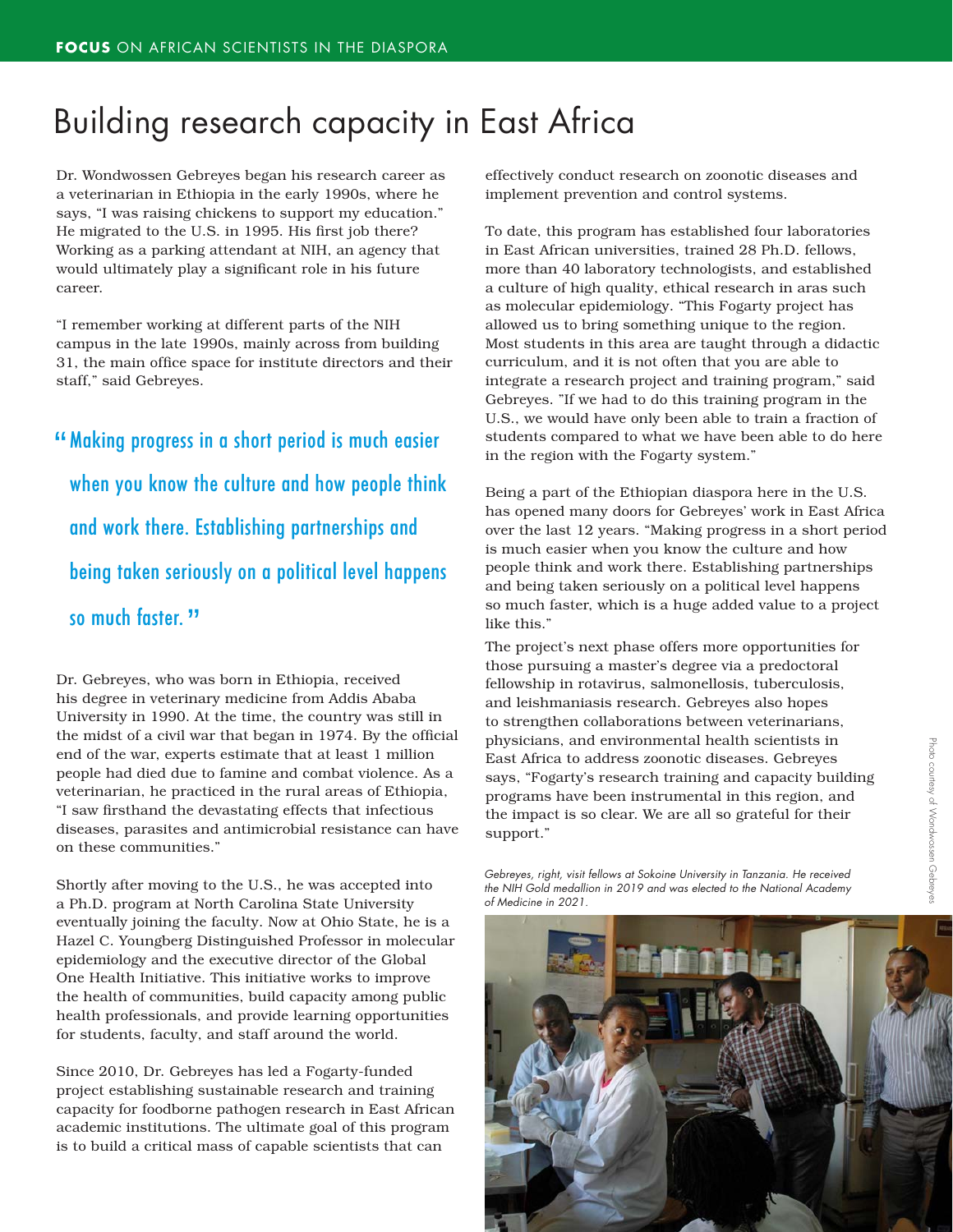# OPINION

*By Dr. Roger I. Glass, Director, Fogarty International Center*

### Health disparities research offers lessons for US, LMICs



There is a regrettable truth about health care and medical advances: They do not benefit all people equally. The results are health disparities (HD)— preventable differences in wellness and medical outcomes that adversely affect certain populations but not others. The health inequities we see in low- and middle- income

countries as well as in some of our own impoverished populations have been strongly linked to social determinants. Evidence of HD is not only visible in access to care but also in health statistics, such as life expectancy at birth, under-5 mortality in children, and maternal deaths.

Naturally, Fogarty aims to reverse this by funding research that examines the influence of environments, social determinants, and other underlying mechanisms that lead to differences in medical and health outcomes. And what we learn from research in LMICs may open our eyes to the same problems at home.

Across our portfolio of grants, Fogarty supports programs to train researchers that study HD and social determinants. Our program based at Moi University in Kenya aims to develop data science leaders who are equipped to capture and analyze data on social determinants of health and design more effective interventions for communicable and noncommunicable diseases. In Cameroon and South Africa, researchers at the African Institute for Mathematical Sciences in Cameroon and the University of Cape Town are examining health disparities with risk factors associated with surgical disease linked to social disparities, such as cost of care and access to transportation, to discover and address these compounding issues.

A South American program trains Quechua-speaking indigenous researchers from Argentina, Bolivia, Peru, and Paraguay at the Universidad de Buenos Aires and the Universidad Peruana Cayetano Heredia, where they learn epidemiology, genetics, and neuroimaging so that they can develop a greater understanding of the major psychiatric disorders in their own populations.

Finally, in our Malaysian program, researchers are developing an artificial intelligence-based mobile health (mHealth) intervention to increase HIV testing among men who have sex with men who have worse health outcomes due to the discrimination and stigma they face. All Fogarty investments attempt to support equity issues in global health, but we want and need to do more.

We've seen that, among U.S. researchers, those who are minorities show a special interest in research of HD, so we believe that if we increase the diversity of our grantees, we can improve health throughout the world. In essence, if we include previously disadvantaged individuals not only as research partners but also as research leaders, the benefits of our work will extend to neglected populations everywhere. This plan requires a greater understanding of how we can put these strategies into practice. To this end, Fogarty and the NIH will soon issue a Request for Information (RFI) on approaches NIH might take to promote greater equity in global health research within low- and middle- income countries.

The RFI is an open invitation… to you. Please take the time to express your ideas about ways we could encourage the expansion and ensure the quality of global research collaborations including and among scientists and institutions in low resource settings. We welcome comments on current NIH practices that might be revised as well as new practices that could be implemented. Beyond this, we are interested in hearing your thoughts on: inclusive community researchengagement strategies; mutually beneficial data and material sharing approaches; publication access; training and career development; joint leadership strategies; and research priority setting.

We anticipate receiving many practical and beneficial ideas from global health researchers at all levels of their career. I thank you in advance for helping us improve Fogarty and the NIH by responding to this forthcoming RFI with your best ideas. It's time all humanity benefitted from the hard work and science we do together.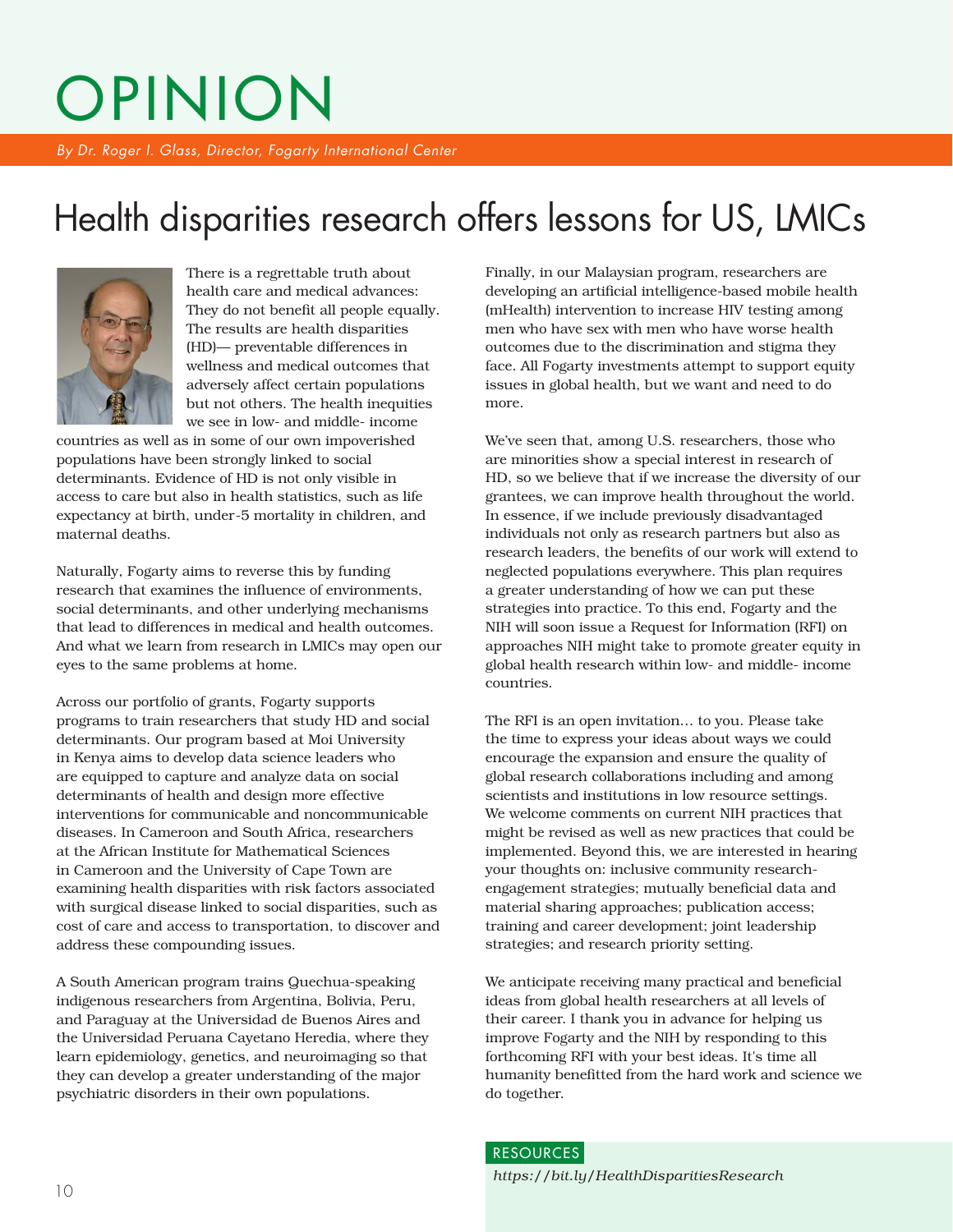# PEOPLE Global



### NCI Director Steps Down

Dr. Norman "Ned" Sharpless stepped down from his role as Director of the National Cancer Institute, a position he has held since 2017. During his tenure, Sharpless oversaw the development of NCI's Childhood Cancer Data Initiative and the Experimental Therapeutics Program and briefly served as the FDA's Acting Director. NCI's Deputy Director, Dr. Douglas Lowy, will serve as acting NCI director effective April 30.



### Gerberding Named Chief Executive Officer of FNIH

The foundation for the National Institutes of Health has named Dr. Julie Gerberding as their Chief Executive Officer, a role she will assume on May 16th. Previously, Gerberding served as the 15th director of the CDC and currently serves as Chief patient officer and executive vice president, Population Health & Sustainability at Merck.



### Panjabi joins National Security Council

In March, Dr. Raj Panjabi assumed his role as National Security Council senior director for global health security and biodefense. Prior to this, Panjabi served as the global health malaria coordinator at USAID and co-founder and CEO of Last Mile Health, a nonprofit that aims to develop community health care systems globally.



### NIBIB Director named to National Academy

National Institute of Biomedical Imaging and Bioengineering (NIBIB) Director Dr. Bruce Tromberg will be inducted as a fellow to the National Academy of Inventors (NAI) in June. The NAI fellows program highlights those who have created or facilitated inventions that have made a tangible impact on quality of life, economic development, and societal welfare.



### Mayanja-Kizza honored at CUGH 2022

Dr. Harriet Mayanja-Kizza, HIV researcher, former Dean of Makerere Medical School in Uganda, and former Fogarty Fellow, was one of two recipients of the 2022 CUGH Distinguished Leader Award honoring individuals who have made exceptional contributions to the advancement of global health worldwide.



### McKee confirmed for top USAID Position

The Senate confirmed Erin McKee as the Assistant Administrator for Europe and Eurasia on March 24th. McKee previously served as the Ambassador to Papua New Guinea, Solomon Islands, and Vanuatu at the Department of State since 2019. Before her state department appointment, McKee served for over 24 years at USAID in various roles.

# HEALTH Briefs

#### **CGHS launches case study collection**

Fogarty's Center for Global Health Studies (CGHS), in collaboration with the Cincinnati Children's Hospital Medical Center and the National Cancer Institute (NCI), has developed a collection of case studies documenting examples of rigorous implementation research in low- and middleincome countries (LMICs).

Full collection: https://bit.ly/ImpliSciCaseStudies

#### **2021 G-Finder report released**

The 2021 G-Finder Report on global investment in neglected disease R&D breaks down funding by disease, platform, and funder type (government, private sector, philanthropic). While neglected disease R&D dipped just 4% from 2019's nearrecord, the pandemic adversely impacted clinical trials funding which saw a 10% decrease. Full report: https://www.policycuresresearch.org/ analysis/

#### **African CDC releases vaccine framework**

The African CDC published the Partnerships for African Vaccine Manufacturing (PAVM) Framework for Action in March. The framework documents the current vaccine manufacturing environment in Africa and recommends eight programs to grow and scale vaccine development and manufacturing over the next two decades.

Framework download: https://bit.ly/AfricanVaccines

#### **WHO announces health facilities database**

WHO announced its new Global Health Facilities Database (GHFD) initiative meant to locate and provide access to healthcare services for populations worldwide. The initiative aims to consolidate the master lists of local and regional health facilities into one standardized database. Website: https://www.who.int/data/GIS/GHFD

#### **USAID tracks COVID-19's impact on LMICs**

USAID released its second landscape analysis of first- and second-order impacts of COVID-19 on low- and middle-income countries. While not exhaustive, the analysis intends to provide a highlevel synthesis of some of the major storylines of 2021, leveraging the best available data to understand the pandemic's most significant global impacts.

Full report: https://bit.ly/USAID\_COVID\_Impact